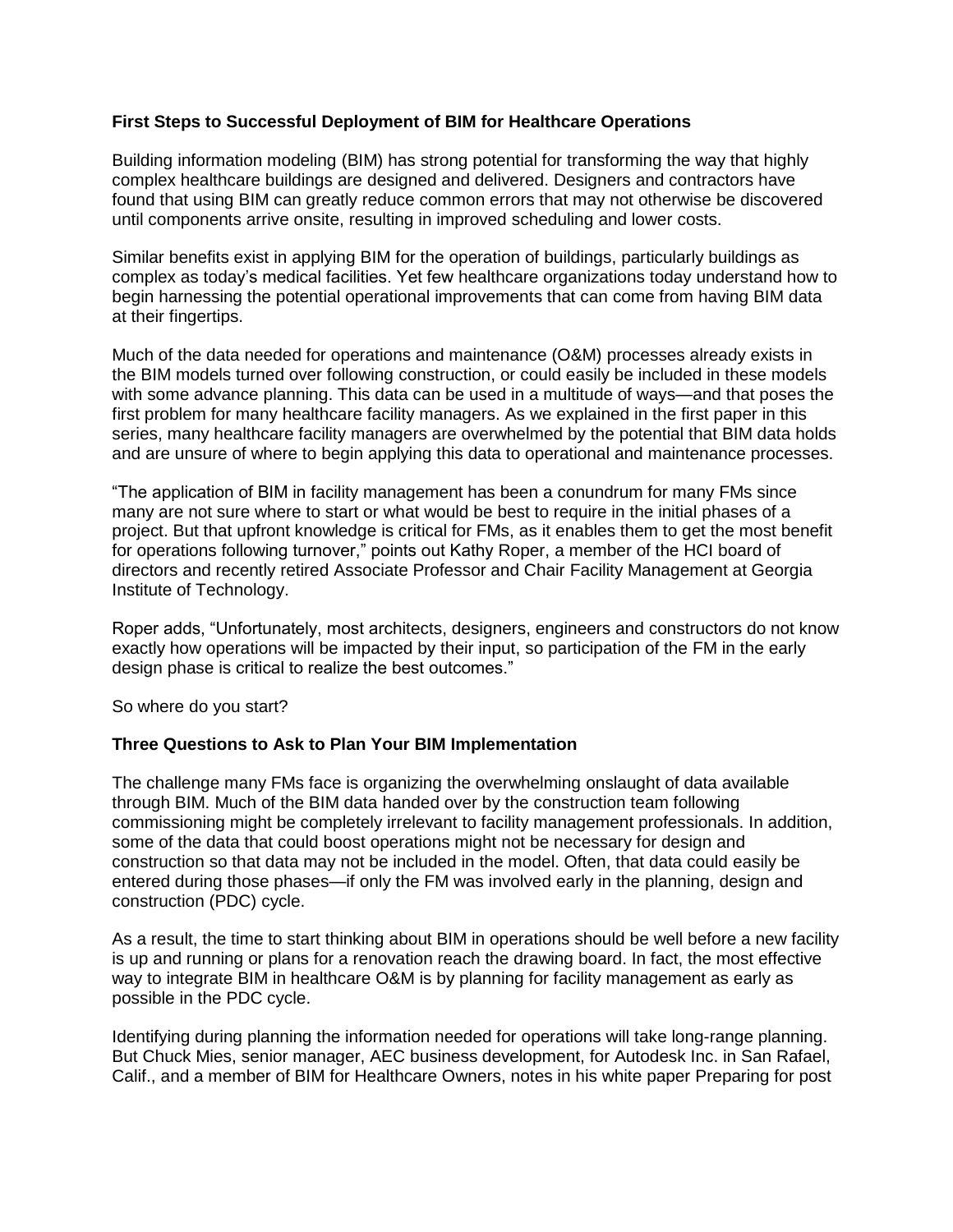occupancy BIM: Three questions owners should be asking, that this can easily be identified by asking three simple questions:

- 1. Who will be using the data?
- 2. What data needs to be captured?
- 3. How is that data going to be maintained?

Let's explore these more closely.

## **Identify Who Will Use the Data**

To understand what data will be relevant for O&M, it's important to involve the people who will be using that data. Today, BIM data is most commonly used in healthcare facility management for two purposes: preventive maintenance and inventory. As a result, users will largely include maintenance technicians. However, depending on the health system's goals, users may also include:

- Subsets of maintenance technicians, including HVAC technicians, plumbing technicians, mechanical technicians, infection control technicians, or medical equipment technicians.
- Space planners.
- BIM/CAD technicians.
- HR/accounting.
- Move managers.
- Lease administrators.
- Sustainability managers.
- Facility manager and other internal staff.
- Outside AEC professionals/contractors.

If the possibilities seem limitless, a good place to start is by talking to your operations team. Discuss their responsibilities, why they might need data, how they could use that data, and what systems and tools they use. Consider, too, the problems they typically encounter and explore how easier access to information might help solve these problems. Once you understand the needs of the people who will use the data, work with these professionals to determine what data they will need.

By working with facilities stakeholders to create a plan for who will capture data and how it will be moved downstream, work processes can be put in place to can transfer data into facilities systems even before building occupancy.

### **Determining What Data to Capture**

The next step is to identify what information should be collected in the model for use in O&M. This may be simpler than expected. In fact, the BIM in FM Consortium, a group of BIM facility management users working in partnership with FM:Systems and Georgia Institute of Technology to understand issues around BIM, found only six attributes to be of major importance for using BIM in facility management.

Leaders of the BIM in FM Consortium surveyed facility management leaders using BIM across several industries, with 25 percent of these respondents coming from the healthcare industry.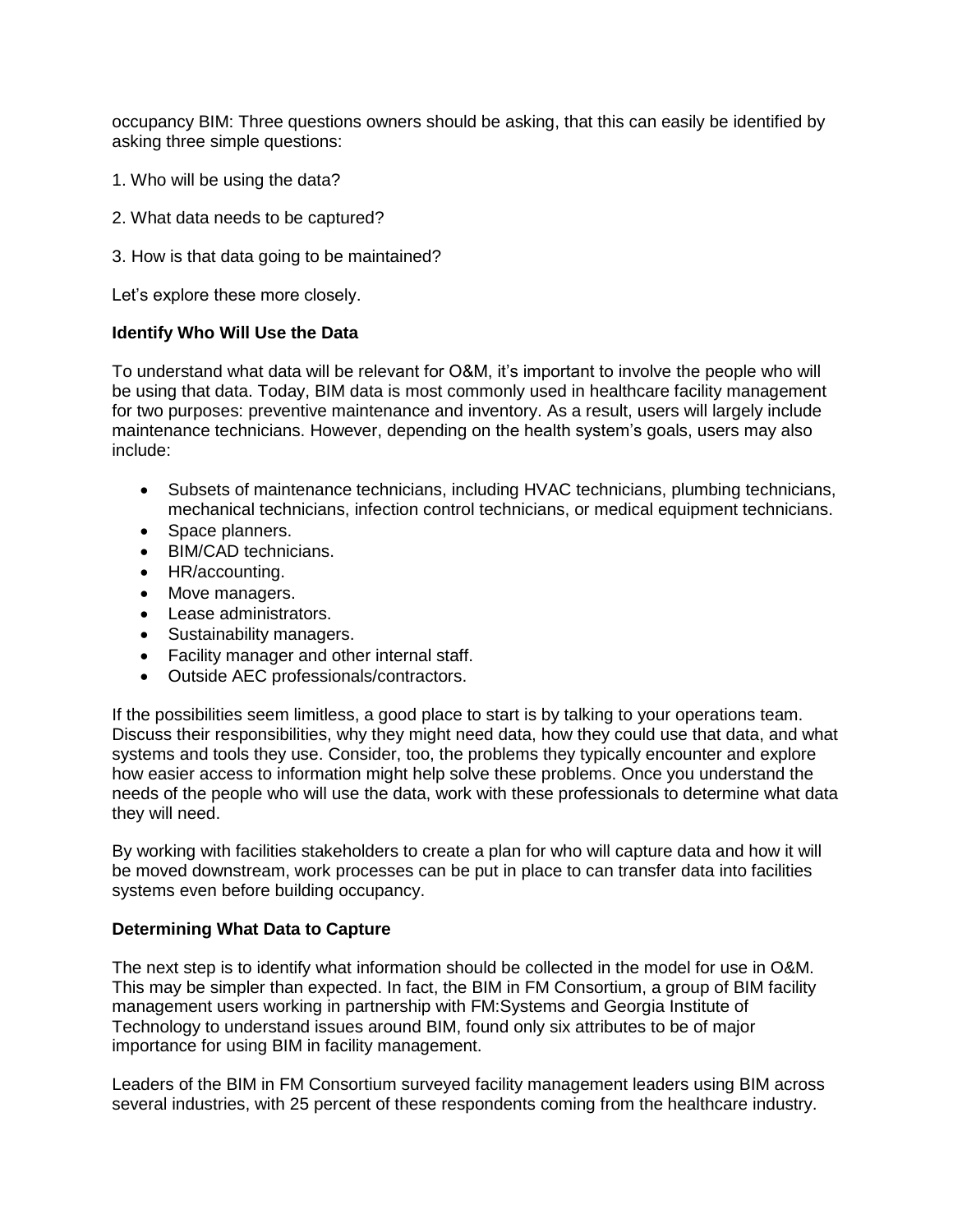The Consortium notes in its paper, BIM for Facility Management, Version 2, that survey respondents' backgrounds predominantly in CAD/CAFM predisposed many of them to gather as many data points as possible.

However, the survey revealed six attributes to be among the most common data sets gathered. These attributes are: asset ID, manufacturer, model and serial numbers, asset type, and installation date.

While these six attributes present a strong place to start, to best determine the data that works for you, managers should ensure that BIM end-users are involved early in the design process. Depending on a facility's specific goals, the data might range beyond these attributes to include, for example, square footages, finishes and more.

John Muhler, architect handling campus planning and design for Mayo Clinic, notes that the health system has begun its move to BIM by focusing on easily available data. "Our first phase in moving to Revit is to reproduce any document in Revit that we had to have produced in CAD in order to move fully from CAD" he says.

It marks a simple place to start since the information is already being captured. But with this shift to BIM, this data can now be applied by the O&M team in a variety of ways. The O&M team is exploring the usefulness of accessing zoning maps for air handling units to manage servicing, and electrical maps highlighting receptacles, lighting and electrical panels.

The Ohio State University has been exploring how BIM can be used to better reap the benefits of warranties. Currently, when building components break, the facilities department often fixes it because warranty information isn't always easily available, accurately entered in the CMMS or entered before the warranty period has expired. Because this information is already easily available and presents the potential for significant cost savings, it presents a clear starting place.

To achieve this benefit, the health system identified that through BIM that they could attach warranty data to an asset. "We only need a few fields, like installation date and duration for the parts and labor warranty, and contact information for the warranty. If we can get those as a data elements instead of locked in a pdf, we can attach that data directly to the asset in our CMMS so everyone looking at that asset in the system can immediately find warranty information," says Joe Porostosky, director, facilities information and technology services, The Ohio State University. Collecting this data has now become a part of the standard process for any of the university's new buildings and significant renovations, allowing the system to access this data more frequently in the future.

### **Determining How to Maintain the Data**

Most building components will undergo some type of change or renovation over the course of a building's life cycle. In many cases facilities already have maintenance management systems in place for updating attribute data. These changes should be included in the BIM model as well so that FMs are always working with an up-to-date model. In many cases, these systems can be integrated so updates occur simultaneously. Current, accurate data is key to the model's usefulness.

This process may seem time-consuming—and it may be initially—but it will save significant time, and money over the long-run. As Porostosky points out, "Maintaining the data is challenging,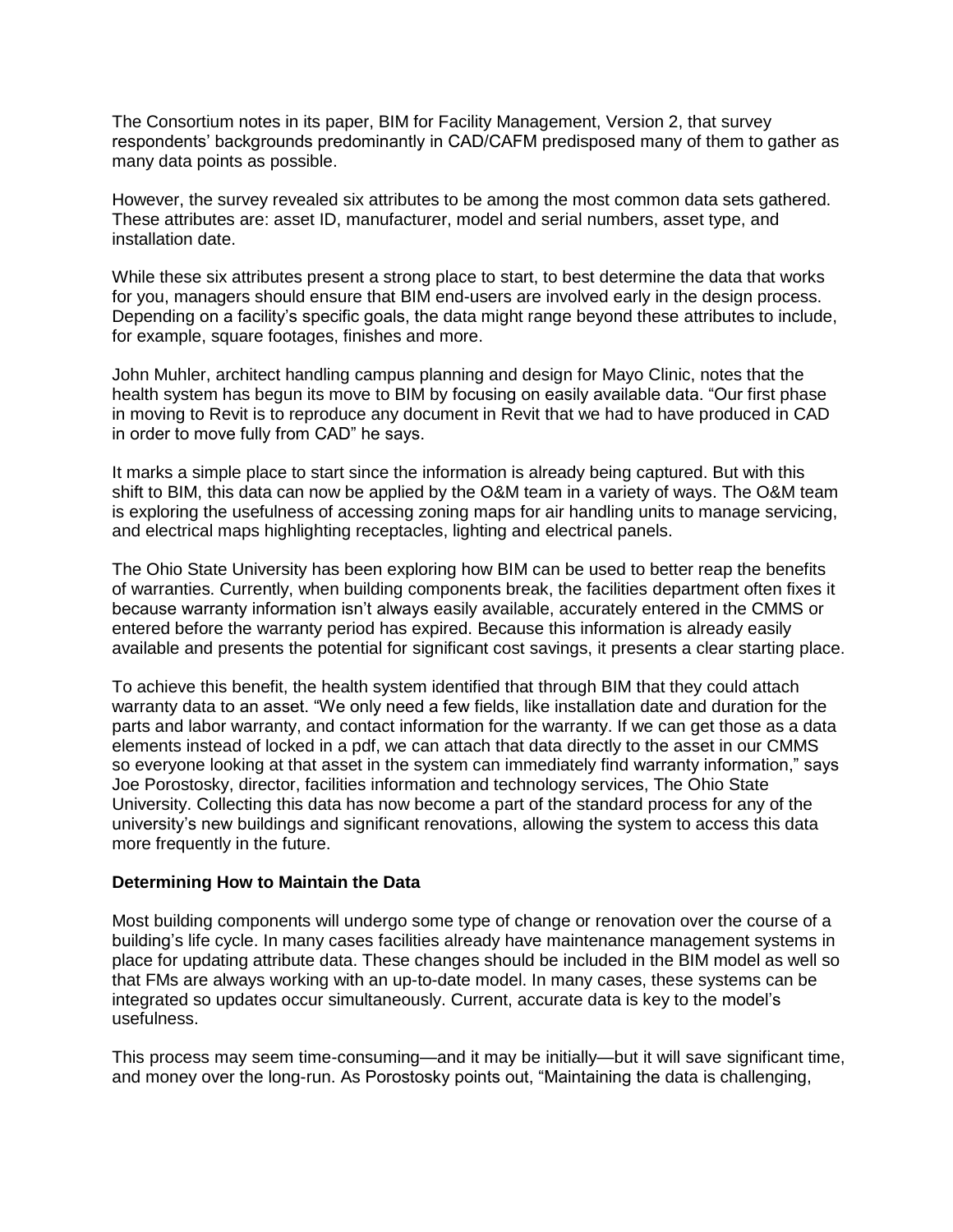and is an issue that exists outside of BIM. BIM isn't going to solve this challenge if it's not involved in the maintenance side of the process."

Carolinas Health's solution for maintaining its data was to establish a process of updating certain legacy systems while investing in new software solutions to fully integrate Revit across the system.

Because their Archibus software for space management was an off the shelf solution, a Revit integration was relatively simple for the BIM team. On the other hand, the O&M team purchased a new work order management system without a Revit integration component, so the BIM team had the opportunity to build a custom integration from the Revit model into their system.

As Meghan Ruffo, contract BIM manager, Carolinas Health System, points out, tools can be added over time to process additional data. "Don't think you have to have a perfect system set up to get started," she advises. "Say you don't have a space management system that integrates with Revit yet. You can still capture that information, and when you do implement that tool you will be ready to go."

Mayo Clinic also opted to move to new software. "We found that we have essentially three different programs running, one program that tracks our construction, a program that tracks our design, and a program that tracks our work orders. We're combining all three of those into one piece of software and making everything a bit more transparent," Muhler says. The current software limits access, leading to numerous questions. "We hear, 'When is this going to happen? Where are we in the phasing of this? How many projects are ahead of ours before our project gets going?'" Muhler says. "We plan on making these processes a little more transparent with the new software."

# **Connecting Operations to the Planning, Design and Construction Cycle**

Although BIM presents great potential for improving the O&M process for healthcare facility managers, the key to successful deployment is focusing on how to use the data early in the planning, design and construction cycle. By giving FMs a voice at the table in the early planning stages of any project, these managers can identify data to capture that can provide tremendous cost savings over the life of the project.

# **About the Health Care Institute**

The Health Care Institute (HCI), an IFMA Alliance Partner, serves a constituency that interacts directly with the business office and/or C-suite, and supervises multiple aspects of healthcare facilities management including healthcare facility design, construction and operations. HCI is one of the most prominent healthcare facilities-related organizations internationally, with members throughout the world.

HCI's nationwide educational seminar series has traveled to 25 different cities (some multiple times), resulting in a forum where facilities managers can problem solve with healthcare architects, designers, engineers, contractors and administrators. For more information about HCI, visit http://hcinstitute.info. Questions can be directed to media@hcinstitute.info.

### **About BIM for Healthcare Owners**